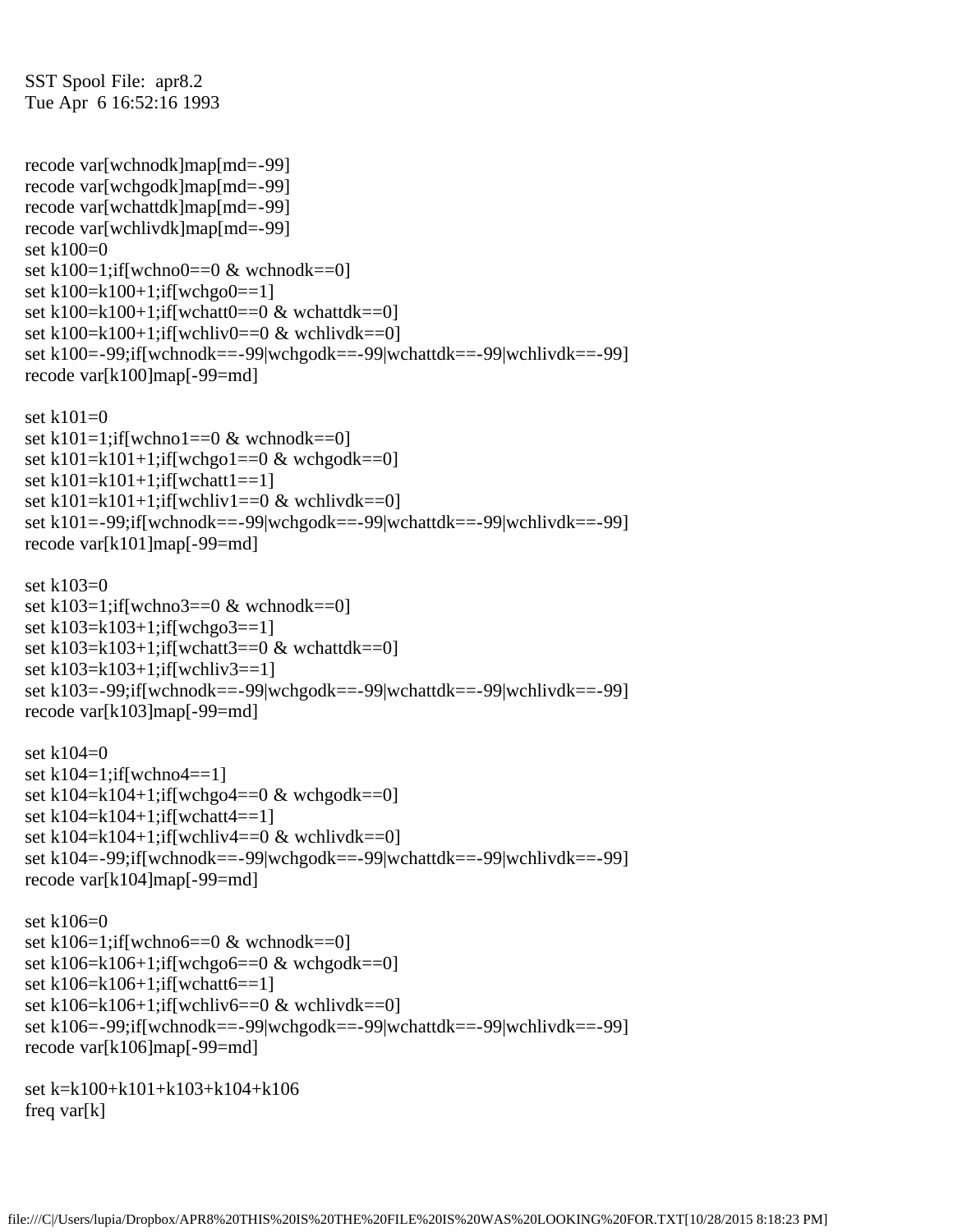k 303 valid observations

|                                            | 0              | $\mathbf{1}$ | $\overline{2}$<br>3     | $\overline{4}$ |                        |
|--------------------------------------------|----------------|--------------|-------------------------|----------------|------------------------|
| Count<br>Percent 4.62 0.33 0.99 3.63       | 14             | $\mathbf{1}$ | $\overline{3}$          | 11             | 4<br>1.32              |
|                                            | 5 <sup>5</sup> |              | 6 7 8                   | 9              |                        |
| Count<br>Percent 2.31 0.66 8.25 4.95 2.31  |                |              |                         | 7 2 25 15 7    |                        |
|                                            | 10             |              |                         | 11 12 13 14    |                        |
| Count<br>Percent 8.58 5.28 14.19 8.58 3.30 |                |              |                         | 26 16 43 26    | 10                     |
|                                            |                |              |                         | 15 16 17 18 19 |                        |
| Count<br>Percent 11.55 5.28 10.89 2.31     |                |              | ---------<br>35 16 33 7 |                | $\overline{2}$<br>0.66 |

set viper=0 set viper=1;if[age==1&sex==1&violate==1] label var[viper]lab[male under 25 violator] set insno3=0 set insno3=1;if[insbel3!=1&insbeldk!=1] label var[insno3]lab[knew ins against 103, dnr dont know] set insno0=0 set insno0=1;if[insbel0!=1&insbeldk!=1] label var[insno0]lab[knew ins against 100, dnr dont know] set lawno6=0 set lawno6=1;if[insbel6!=1&lawbeldk!=1] label var[lawno6]lab[knew law against 106, dnr dont know]

rem reversing sign of variables so that positive coefficients are rem increase in the probability of a yes vote

set inader=1;if[nader==2] set inader=2;if[nader==1] set ipolanco=1;if[polanco==2] set ipolanco=2;if[polanco==1] set ilimit=1;if[limit==2] set ilimit=2;if[limit==1] set igood=1;if[good==2] set igood=2;if[good==1] set inofault=1;if[nofault==2] set inofault=2;if[nofault==1]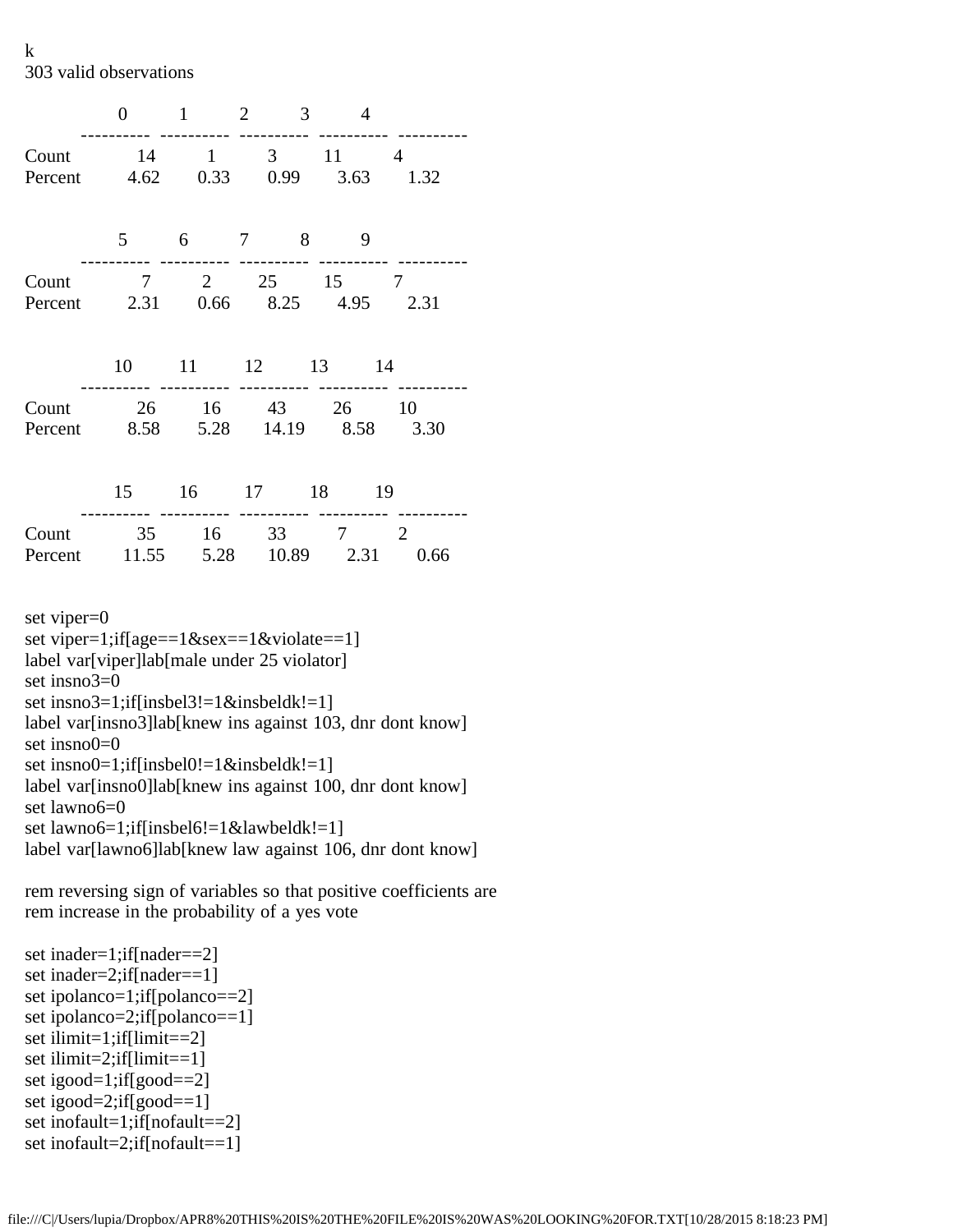logit dep[inader]ind[one (insno3\*k) (nadbel3\*k) insno3 nadbel3 \ k violate viper cartype inc]if[nader!=0]

\*\*\*\*\*\*\*\*\*\* LOGIT ESTIMATION \*\*\*\*\*\*\*\*\*\* Dependent variable: inader

| Value | Label |       | Count Percent |
|-------|-------|-------|---------------|
|       | 87    | 36.86 |               |
|       | 149   |       | 63.14         |

- ITERATION 1: OLD LLF =  $-163.58$  STEP = 1.15 NEW LLF = -139.32 GRAD\*DIREC = 45.45
- ITERATION 2: OLD LLF =  $-139.32$  STEP = 1.00 NEW LLF =  $-139.25$  GRAD\*DIREC =  $0.14$

At convergence grad  $*$  dir = 0.000027

| Independent         | Estimated      | Standard    | t-               |
|---------------------|----------------|-------------|------------------|
| Variable            | Coefficient    | Error       | <b>Statistic</b> |
|                     |                |             |                  |
| one                 | $-3.94905$     | 1.26356     | $-3.12533$       |
| $(in \text{sno3*})$ | $-0.19841$     | 7.21498e-02 | $-2.75000$       |
| (nadbel3)           | $-8.97105e-02$ | 7.33097e-02 | $-1.22372$       |
| insno3              | 3.34956        | 0.90309     | 3.70900          |
| nadbel3             | 0.86056        | 0.84544     | 1.01788          |
| k                   | 0.22319        | 8.07679e-02 | 2.76332          |
| violate             | 6.56936e-02    | 0.36125     | 0.18185          |
| viper               | $-0.17659$     | 0.69570     | $-0.25383$       |
| cartype             | 0.20850        | 0.22263     | 0.93655          |
| inc                 | 0.31958        | 0.14502     | 2.20373          |
|                     |                |             |                  |

| auxiliary statistics        | at convergence initial |           |
|-----------------------------|------------------------|-----------|
| log likelihood              | $-139.25$              | $-163.58$ |
| number of observations      | 236                    |           |
| percent correctly predicted | 72.458                 |           |

cova var[(insno3\*k) (nadbel3\*k) insno3 nadbel3 \ k violate viper cartype inc]if[nader!=0]

Variable: (insno3\*

| Mean               |          | 7.05932 Standard deviation | 6.64580 |
|--------------------|----------|----------------------------|---------|
| Minimum            |          | $0.00000e+00$ Skewness     | 0.15768 |
| Maximum            | 19.00000 | <b>Kurtosis</b>            | 1.38894 |
| Valid observations | 236      |                            |         |

Variable: (nadbel3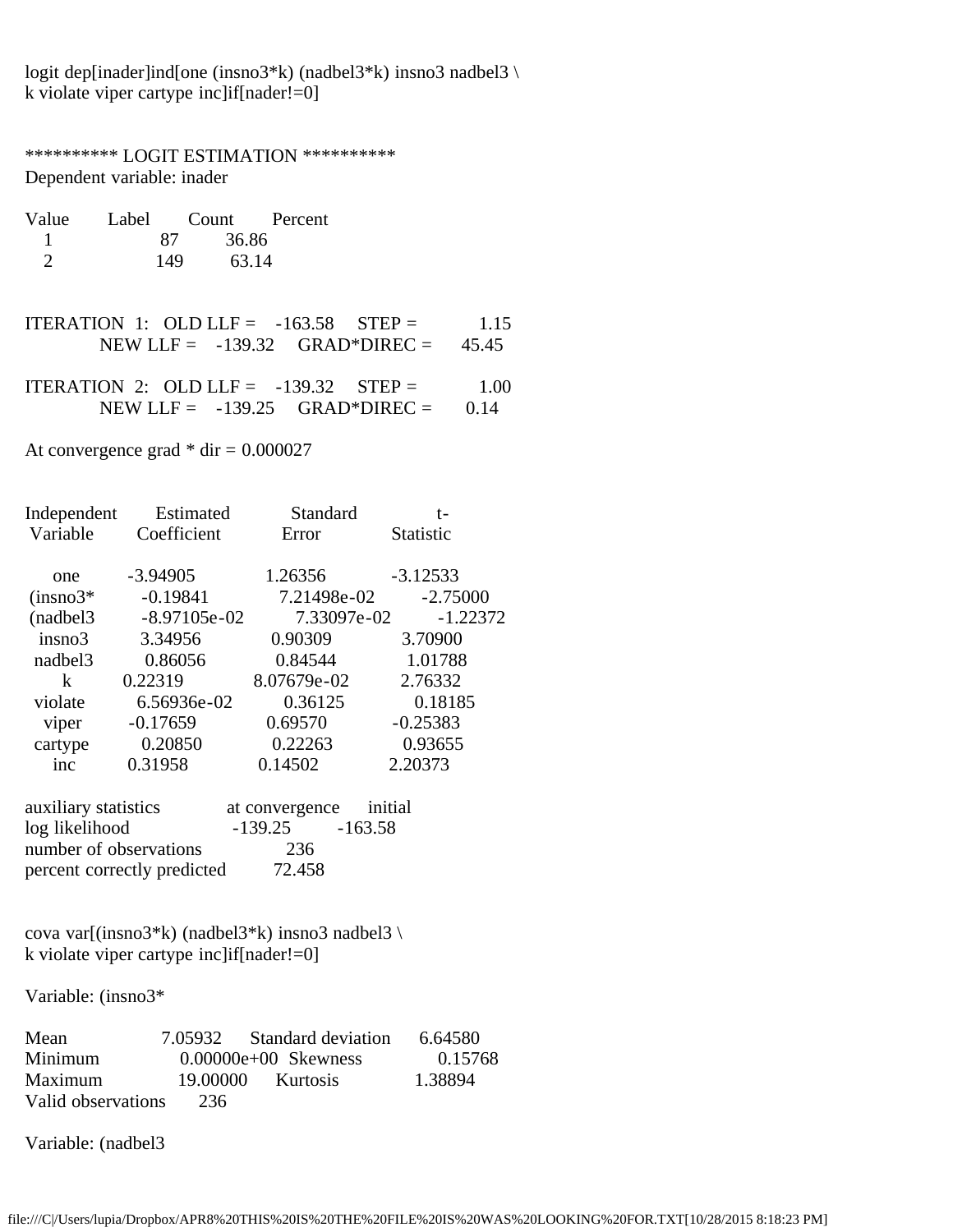| Mean 8.16102 Standard deviation 6.84350<br>Minimum 0.00000e+00 Skewness -9.21662e-02<br>Maximum 19.00000 Kurtosis 1.36008                        |                                                     |                                                         |                               |
|--------------------------------------------------------------------------------------------------------------------------------------------------|-----------------------------------------------------|---------------------------------------------------------|-------------------------------|
| Valid observations 236                                                                                                                           |                                                     |                                                         |                               |
| Variable: insno3 knew ins against 103, dnr dont know                                                                                             |                                                     |                                                         |                               |
| Mean                                                                                                                                             | 0.62712 Standard deviation 0.48460                  |                                                         |                               |
| Minimum 0.00000e+00 Skewness -0.52241<br>Maximum 1.00000 Kurtosis 1.26562<br>Valid observations 236                                              |                                                     |                                                         |                               |
| Variable: nadbel3 Believes Nader supports Prop 103                                                                                               |                                                     |                                                         |                               |
| Mean 0.65254 Standard deviation 0.47717<br>Minimum 0.00000e+00 Skewness -0.63665<br>Maximum 1.00000 Kurtosis 1.39859<br>Valid observations 236   |                                                     |                                                         |                               |
| Variable: k                                                                                                                                      |                                                     |                                                         |                               |
| Mean 11.28390 Standard deviation 4.71303<br>Minimum 0.00000e+00 Skewness -0.67602<br>Maximum 19.00000 Kurtosis 2.75173<br>Valid observations 236 |                                                     |                                                         |                               |
| Variable: violate accident or ticket in last three years                                                                                         |                                                     |                                                         |                               |
| Mean 1.72881 Standard deviation 0.44552<br>Minimum 1.00000 Skewness -1.02283<br>Maximum 2.00000 Kurtosis<br>Valid observations 236               |                                                     |                                                         | 2.04218                       |
| Variable: viper male under 25 violator                                                                                                           |                                                     |                                                         |                               |
| Mean<br>Minimum<br>Maximum<br>Valid observations                                                                                                 | 5.93220e-02 Standard deviation 0.23673<br>236       | 0.00000e+00 Skewness 3.707<br>1.00000 Kurtosis 14.79403 | 3.70729                       |
| Variable: cartype                                                                                                                                |                                                     |                                                         |                               |
| Mean<br>Minimum<br>Maximum<br>Valid observations                                                                                                 | 1.39831<br>$0.00000e+00$ Skewness<br>3.00000<br>236 | Standard deviation<br>Kurtosis                          | 0.69208<br>0.82560<br>3.21398 |
| Variable: inc household income                                                                                                                   |                                                     |                                                         |                               |
| Mean<br>Minimum<br>Maximum<br>Valid observations                                                                                                 | 3.38983<br>1.00000<br>5.00000<br>236                | Standard deviation 1.06419<br>Skewness<br>Kurtosis      | $-0.37699$<br>2.59378         |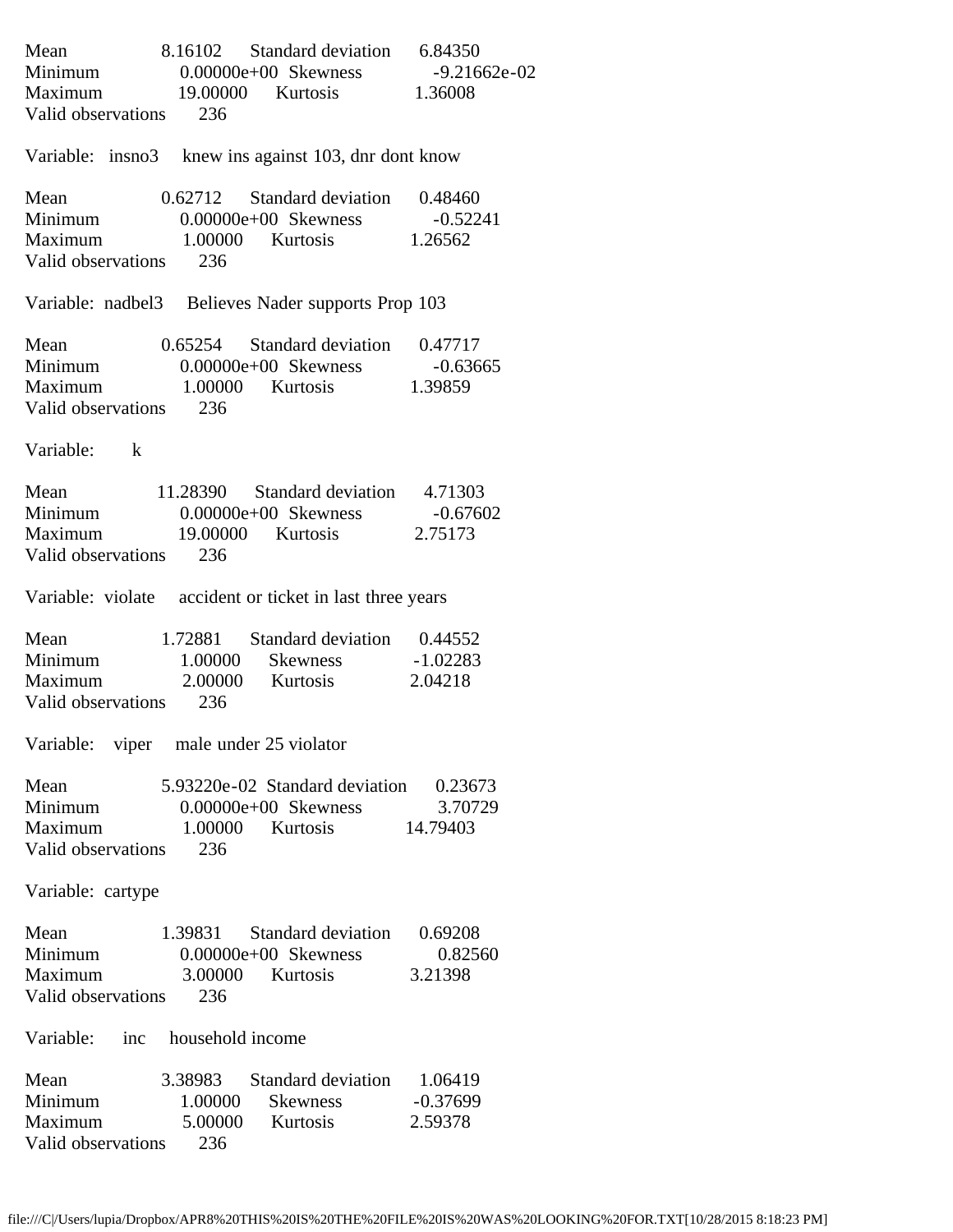logit dep[igood]ind[one (insno0\*k) (lawbel0\*k) insno0 lawbel0 \ k violate viper cartype inc]if[good!=0]

\*\*\*\*\*\*\*\*\*\* LOGIT ESTIMATION \*\*\*\*\*\*\*\*\*\* Dependent variable: igood

| Value | Label Count Percent |  |
|-------|---------------------|--|
|       | 57.08<br>125        |  |
|       | 42.92<br>94         |  |

- ITERATION 1: OLD LLF =  $-151.80$  STEP = 1.14 NEW LLF = -135.59 GRAD\*DIREC = 30.47
- ITERATION 2: OLD LLF =  $-135.59$  STEP = 1.00 NEW LLF =  $-135.55$  GRAD\*DIREC =  $0.08$

At convergence grad  $*$  dir = 0.000012

| Independent | Estimated      | Standard    | t-               |
|-------------|----------------|-------------|------------------|
| Variable    | Coefficient    | Error       | <b>Statistic</b> |
|             |                |             |                  |
| one         | $-1.50411$     | 1.11131     | $-1.35346$       |
| $(insno0*)$ | $-9.78949e-02$ | 7.12555e-02 | $-1.37386$       |
| (lawbel0)   | 0.14863        | 8.13234e-02 | 1.82766          |
| insno0      | 2.56597        | 0.91035     | 2.81866          |
| lawbel0     | $-2.42033$     | 1.04319     | $-2.32013$       |
| k           | 5.33369e-02    | 5.08037e-02 | 1.04986          |
| violate     | $-0.24241$     | 0.37241     | $-0.65094$       |
| viper       | $-5.75168e-02$ | 0.68082     | $-8.44810e-02$   |
| cartype     | 0.22070        | 0.22267     | 0.99118          |
| inc         | 5.54211e-03    | 0.15207     | 3.64444e-02      |

| auxiliary statistics        | at convergence initial |          |
|-----------------------------|------------------------|----------|
| log likelihood              | $-135.55$              | $-151.8$ |
| number of observations      | 219                    |          |
| percent correctly predicted | 67.123                 |          |

cova var[(insno0\*k) (lawbel0\*k) insno0 lawbel0 \ k violate viper cartype inc]if[good!=0]

Variable: (insno0\*

| Mean               |          | 6.54795 Standard deviation | 6.54212 |
|--------------------|----------|----------------------------|---------|
| Minimum            |          | $0.00000e+00$ Skewness     | 0.25790 |
| Maximum            | 19.00000 | <b>Kurtosis</b>            | 1.42130 |
| Valid observations | 219      |                            |         |

Variable: (lawbel0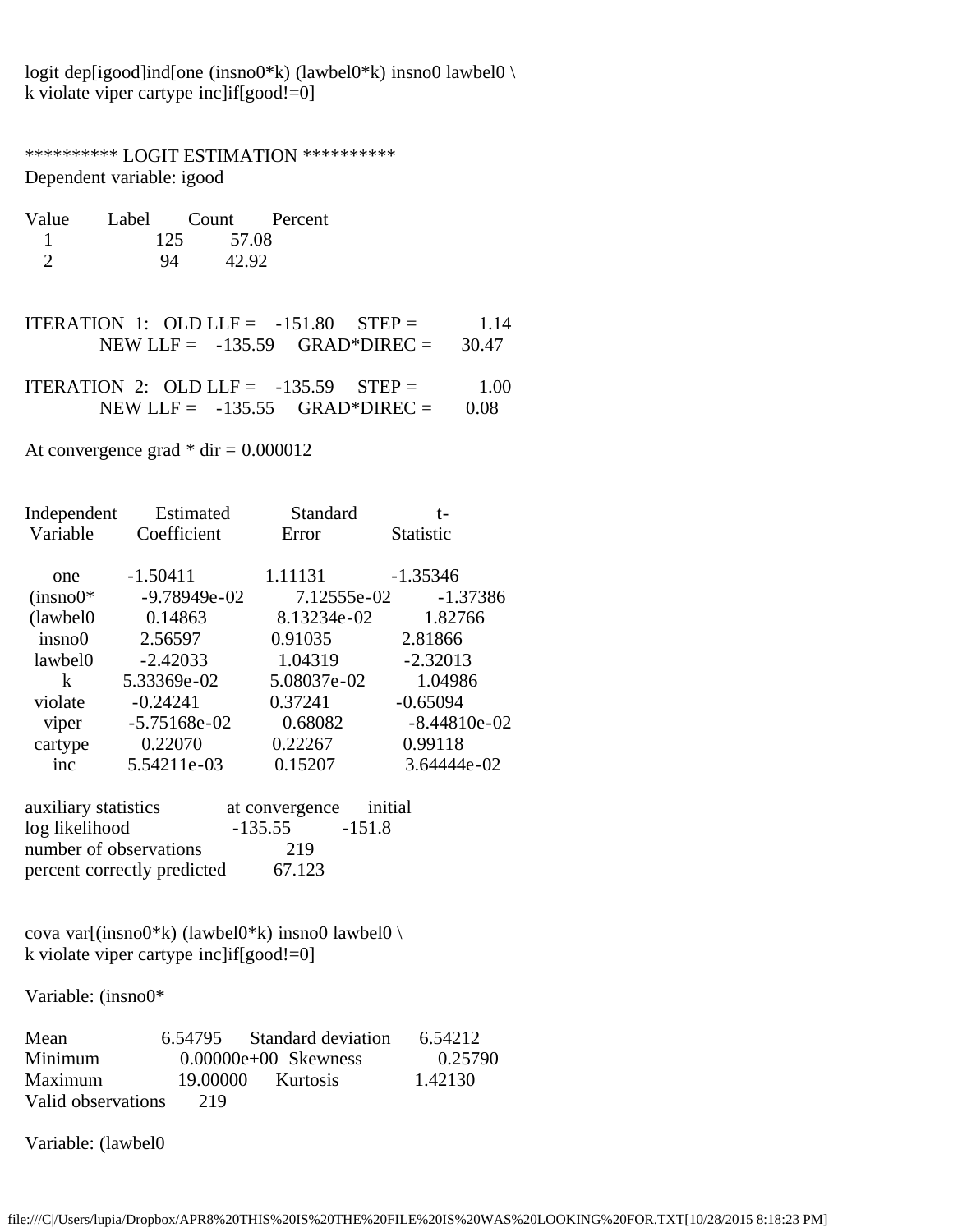|                                | Mean 3.05023 Standard deviation 5.59097<br>Minimum 0.00000e+00 Skewness 1.46601<br>Maximum 18.00000 Kurtosis 3.47730 |                            |
|--------------------------------|----------------------------------------------------------------------------------------------------------------------|----------------------------|
|                                |                                                                                                                      |                            |
|                                |                                                                                                                      |                            |
| Valid observations 219         |                                                                                                                      |                            |
|                                | Variable: insno0 knew ins against 100, dnr dont know                                                                 |                            |
|                                | Mean 0.58447 Standard deviation 0.49394                                                                              |                            |
|                                |                                                                                                                      |                            |
|                                | Minimum 0.00000e+00 Skewness -0.34048<br>Maximum 1.00000 Kurtosis 1.10735                                            |                            |
| Valid observations 219         |                                                                                                                      |                            |
|                                | Variable: lawbel0 Believes trial lawyers support Prop 100                                                            |                            |
|                                | Mean 0.26484 Standard deviation 0.44226                                                                              |                            |
|                                |                                                                                                                      |                            |
|                                | Minimum 0.00000e+00 Skewness 1.05859<br>Maximum 1.00000 Kurtosis 2.11665                                             |                            |
| Valid observations 219         |                                                                                                                      |                            |
| Variable: k                    |                                                                                                                      |                            |
|                                | Mean 11.20091 Standard deviation 4.77434                                                                             |                            |
|                                | Minimum 0.00000e+00 Skewness -0.66113                                                                                |                            |
|                                | Maximum 19.00000 Kurtosis 2.69867                                                                                    |                            |
| Valid observations 219         |                                                                                                                      |                            |
|                                | Variable: violate accident or ticket in last three years                                                             |                            |
|                                | Mean 1.74429 Standard deviation 0.43726<br>Minimum 1.00000 Skewness -1.11228                                         |                            |
|                                |                                                                                                                      |                            |
|                                | Maximum 2.00000 Kurtosis 2.23373                                                                                     |                            |
| Valid observations 219         |                                                                                                                      |                            |
|                                | Variable: viper male under 25 violator                                                                               |                            |
| Mean                           | 6.39269e-02 Standard deviation 0.24518                                                                               |                            |
| Minimum                        |                                                                                                                      | 3.54088                    |
| Maximum                        | 0.00000e+00 Skewness 3.540<br>1.00000 Kurtosis 13.58622                                                              |                            |
| Valid observations             | 219                                                                                                                  |                            |
| Variable: cartype              |                                                                                                                      |                            |
| Mean                           | 1.39726                                                                                                              | Standard deviation 0.69215 |
| Minimum                        | $0.00000e+00$ Skewness                                                                                               | 0.78220                    |
| Maximum                        | 3.00000 Kurtosis                                                                                                     | 3.19104                    |
| Valid observations             | 219                                                                                                                  |                            |
| Variable: inc household income |                                                                                                                      |                            |
| Mean                           | 3.37443 Standard deviation 1.06076                                                                                   |                            |
| Minimum                        | 1.00000                                                                                                              | Skewness -0.37122          |
| Maximum                        | 5.00000 Kurtosis                                                                                                     | 2.57751                    |
| Valid observations             | 219                                                                                                                  |                            |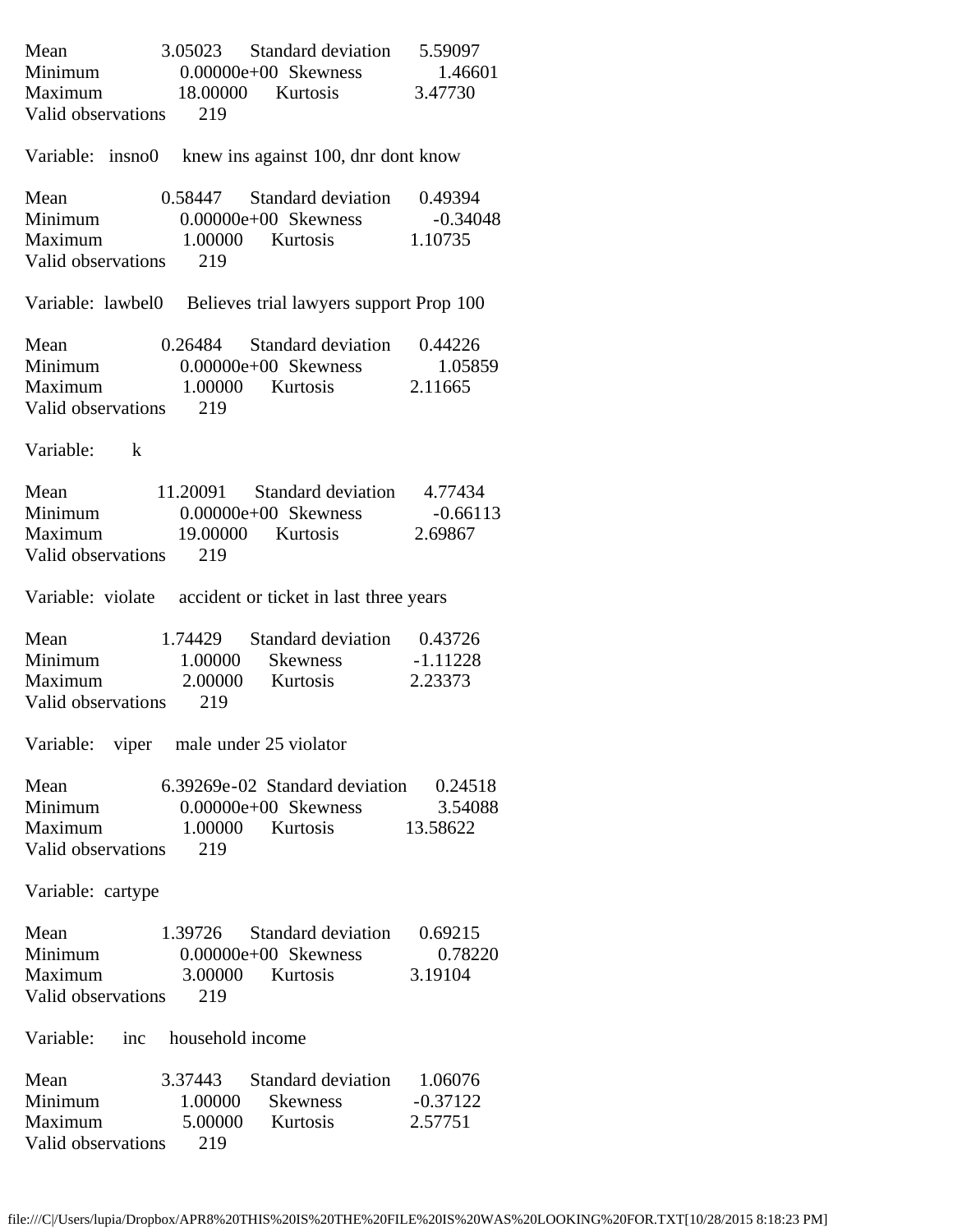logit dep[inofault]ind[one (insbel4\*k) k insbel4 \ violate viper cartype inc]if[nofault!=0]

\*\*\*\*\*\*\*\*\*\* LOGIT ESTIMATION \*\*\*\*\*\*\*\*\*\* Dependent variable: inofault

| Value |              | Label Count Percent |
|-------|--------------|---------------------|
|       | 77.83<br>172 |                     |
|       | 49           | 22.17               |

- ITERATION 1: OLD LLF =  $-153.19$  STEP = 1.20 NEW LLF =  $-112.66$  GRAD\*DIREC = 74.73
- ITERATION 2: OLD LLF =  $-112.66$  STEP =  $1.00$ NEW LLF =  $-112.51$  GRAD\*DIREC = 0.31

At convergence grad  $*$  dir = 0.000199

| Independent | Estimated      | Standard    | t-               |
|-------------|----------------|-------------|------------------|
| Variable    | Coefficient    | Error       | <b>Statistic</b> |
| one         | $-0.57003$     | 1.16569     | $-0.48900$       |
| (insbel4)   | 4.14608e-02    | 6.89875e-02 | 0.60099          |
| k           | $-6.72448e-02$ | 4.78002e-02 | $-1.40679$       |
| insbel4     | $-1.14702$     | 0.81924     | $-1.40010$       |
| violate     | 0.22145        | 0.44257     | 0.50036          |
| viper       | $-2.06433e-02$ | 0.77977     | $-2.64734e-02$   |
| cartype     | $-0.31847$     | 0.26864     | $-1.18549$       |
| inc         | 0.13997        | 0.16112     | 0.86872          |
|             |                |             |                  |

| auxiliary statistics        | at convergence initial |           |
|-----------------------------|------------------------|-----------|
| log likelihood              | $-112.51$              | $-153.19$ |
| number of observations      | 221                    |           |
| percent correctly predicted | 77.828                 |           |

cova var[(insbel4\*k) k insbel4 \ violate viper cartype inc]if[nofault!=0]

Variable: (insbel4

| Mean               | 6.46154  | Standard deviation     | 6.56538 |
|--------------------|----------|------------------------|---------|
| Minimum            |          | $0.00000e+00$ Skewness | 0.30824 |
| Maximum            | 19.00000 | <b>Kurtosis</b>        | 1.47671 |
| Valid observations | 221      |                        |         |

Variable: k

| Mean    | 11.24434 | Standard deviation     | 4.76579    |
|---------|----------|------------------------|------------|
| Minimum |          | $0.00000e+00$ Skewness | $-0.67620$ |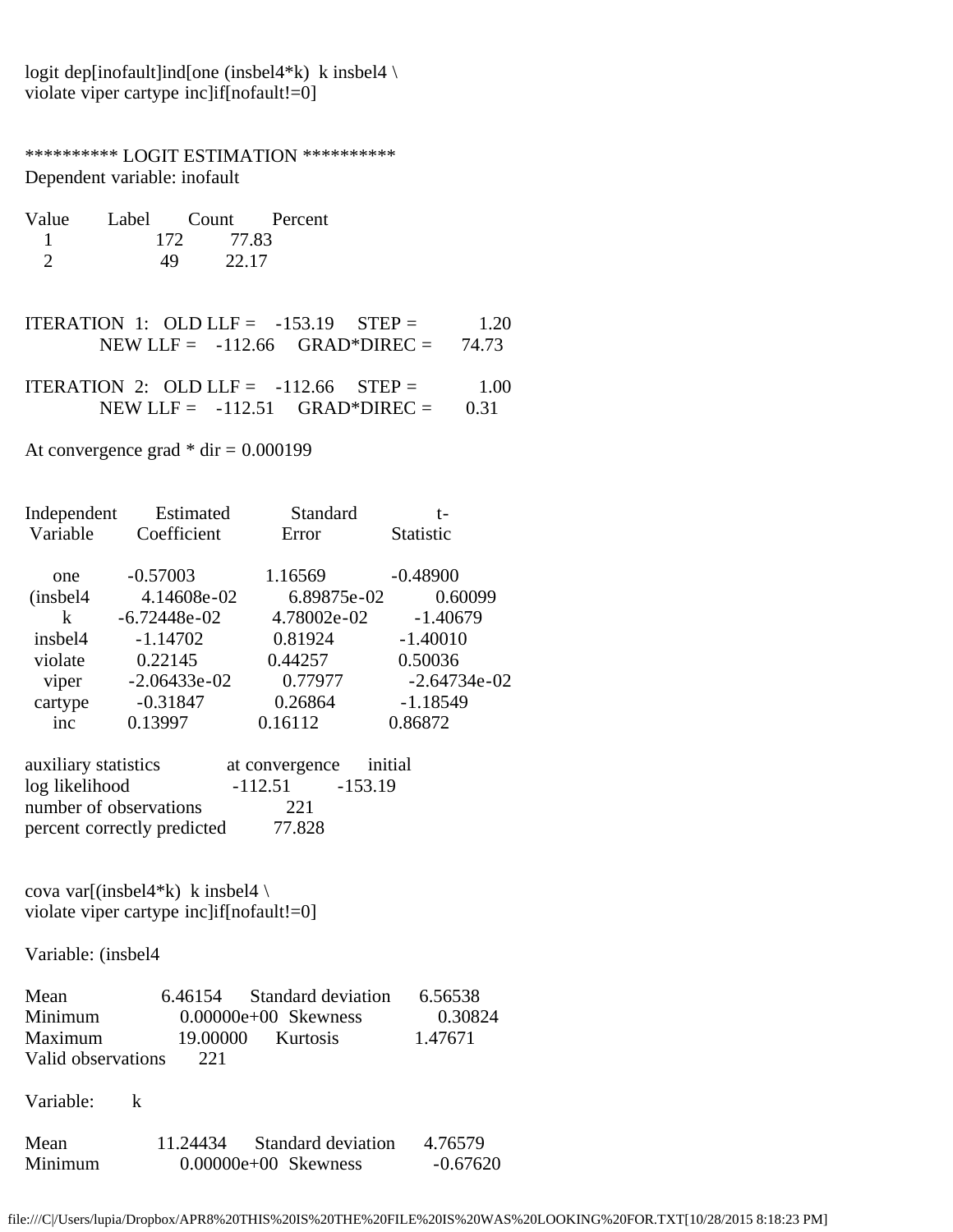| Maximum 19.00000 Kurtosis<br>Valid observations 221                      |                                      |                                                                                                                          | 2.72675                          |
|--------------------------------------------------------------------------|--------------------------------------|--------------------------------------------------------------------------------------------------------------------------|----------------------------------|
|                                                                          |                                      | Variable: insbel4 Believes ins. supports Prop 104                                                                        |                                  |
| Mean<br>Valid observations 221                                           |                                      | 0.58371 Standard deviation 0.49406<br>Minimum 0.00000e+00 Skewness -0.33733<br>Maximum 1.00000 Kurtosis 1.10528          |                                  |
|                                                                          |                                      | Variable: violate accident or ticket in last three years                                                                 |                                  |
| Mean<br>Valid observations 221                                           |                                      | 1.73756 Standard deviation 0.44096<br>Minimum 1.00000 Skewness -1.07257<br>Maximum 2.00000 Kurtosis 2.14661              |                                  |
| Variable: viper male under 25 violator                                   |                                      |                                                                                                                          |                                  |
| Valid observations 221                                                   |                                      | Mean 6.78733e-02 Standard deviation 0.25210<br>Minimum 0.00000e+00 Skewness 3.41271<br>Maximum 1.00000 Kurtosis 12.69052 |                                  |
| Variable: cartype                                                        |                                      |                                                                                                                          |                                  |
| Mean<br>Valid observations 221                                           |                                      | 1.39367 Standard deviation 0.69003<br>Minimum 0.00000e+00 Skewness 0.796<br>Maximum 3.00000 Kurtosis 3.21867             | 0.79613                          |
| Variable: inc household income                                           |                                      |                                                                                                                          |                                  |
| Mean<br>Minimum<br>Maximum<br>Valid observations                         | 3.38462<br>1.00000<br>5.00000<br>221 | Standard deviation<br><b>Skewness</b><br>Kurtosis                                                                        | 1.07515<br>$-0.38959$<br>2.57727 |
| violate viper cartype inclif [polanco!=0]                                |                                      | logit dep[ipolanco]ind[one (insbel1*k) k insbel1 \                                                                       |                                  |
| *********** LOGIT ESTIMATION ***********<br>Dependent variable: ipolanco |                                      |                                                                                                                          |                                  |
| Value<br>Label                                                           | Count                                | Percent                                                                                                                  |                                  |

| 198 | 90.00 |
|-----|-------|
| つつ  | 10.00 |

ITERATION 1: OLD LLF =  $-152.49$  STEP = 1.46  $NEW LLF = -66.86 \t\t GRAD*DIREC = 145.28$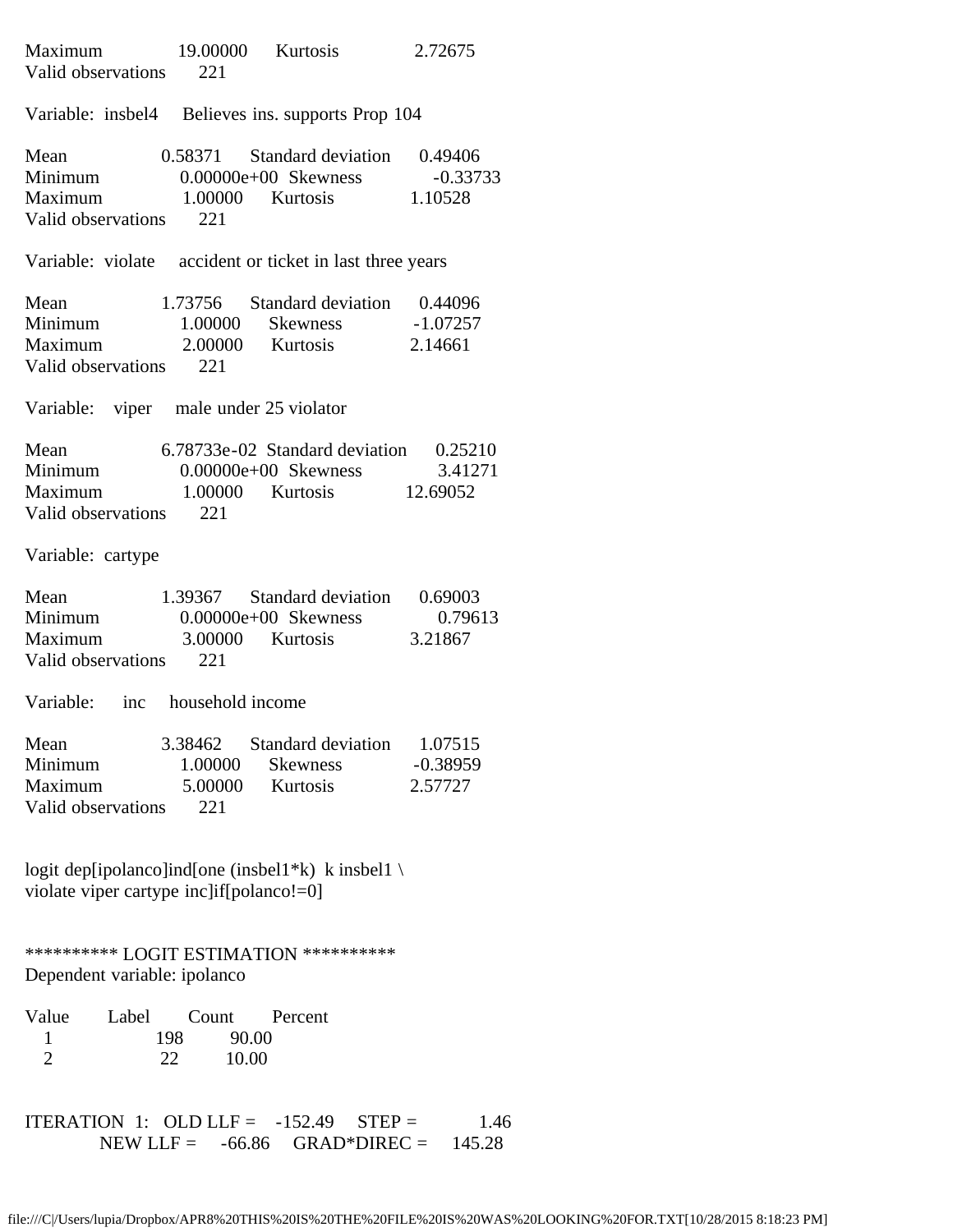| ITERATION 2: OLD LLF = $-66.86$ STEP = $1.08$<br>NEW LLF = $-65.41$ GRAD*DIREC = 2.72 |      |
|---------------------------------------------------------------------------------------|------|
| ITERATION 3: OLD LLF = $-65.41$ STEP = 1.73<br>NEW LLF = $-65.18$ GRAD*DIREC =        | 0.32 |
| ITERATION 4: OLD LLF = $-65.18$ STEP = 1.38<br>NEW LLF = $-65.14$ GRAD*DIREC =        | 0.07 |
| ITERATION 5: OLD LLF = $-65.14$ STEP = 1.54<br>NEW LLF = $-65.13$ GRAD*DIREC =        | 0.02 |
| ITERATION 6: OLD LLF = $-65.13$ STEP = 1.45<br>NEW LLF = $-65.13$ GRAD*DIREC =        | 0.00 |
| At convergence grad $*$ dir = 0.000811                                                |      |

Independent Estimated Standard t- Variable Coefficient Error Statistic one -0.89952 1.48399 -0.60615 (insbel1 5.80067e-02 0.11078 0.52364 k -8.55361e-02 5.07612e-02 -1.68507 insbel1 -1.89119 1.28268 -1.47441 violate 9.46644e-02 0.60123 0.15745 viper -8.22507 42.25475 -0.19465 cartype -1.45409e-02 0.33746 -4.30889e-02 inc 3.08144e-03 0.21546 1.43017e-02

| auxiliary statistics        | at convergence initial |         |
|-----------------------------|------------------------|---------|
| log likelihood              | -65.126                | -152.49 |
| number of observations      | 220                    |         |
| percent correctly predicted | 90                     |         |

cova var[(insbel1\*k) k insbel1 \ violate viper cartype inc]if[polanco!=0]

Variable: (insbel1

| Mean               |          | 5.13636 Standard deviation | 6.31441 |
|--------------------|----------|----------------------------|---------|
| Minimum            |          | $0.00000e+00$ Skewness     | 0.65727 |
| Maximum            | 19.00000 | <b>Kurtosis</b>            | 1.78168 |
| Valid observations | 220      |                            |         |

Variable: k

| Mean               | 11.25000 | Standard deviation     | 4.77591  |
|--------------------|----------|------------------------|----------|
| Minimum            |          | $0.00000e+00$ Skewness | -0.67842 |
| Maximum            | 19.00000 | Kurtosis               | 2.71918  |
| Valid observations | 220      |                        |          |

Variable: insbel1 Believes ins. supports Prop 101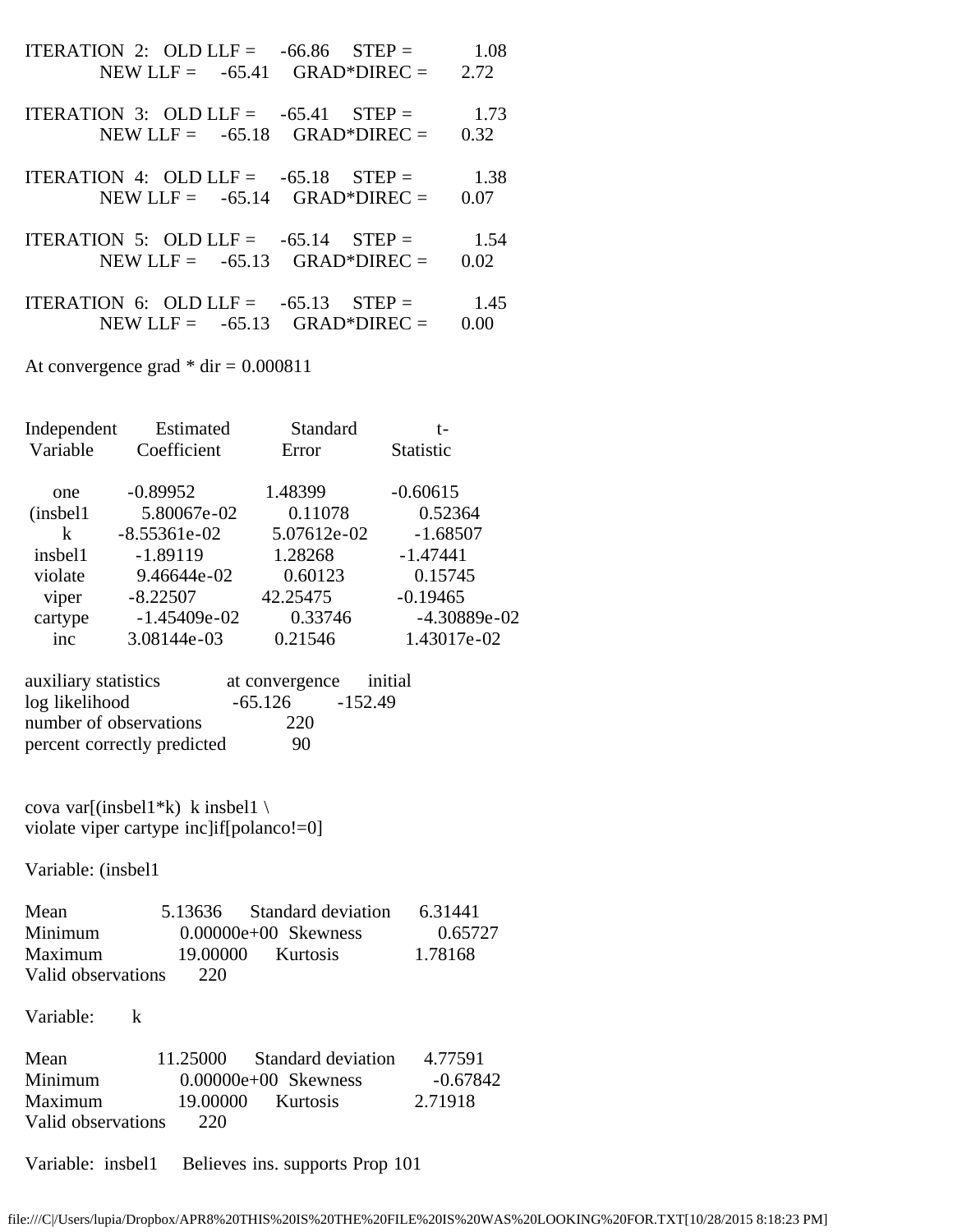| Mean<br>Minimum<br>Maximum 1.00000 Kurtosis<br>Valid observations | 220                                          | 0.46818 Standard deviation 0.50012<br>$0.00000e+00$ Skewness                           | 0.12666<br>1.00705            |
|-------------------------------------------------------------------|----------------------------------------------|----------------------------------------------------------------------------------------|-------------------------------|
|                                                                   |                                              | Variable: violate accident or ticket in last three years                               |                               |
| Mean<br><b>Minimum</b><br>Maximum<br>Valid observations           | 1.00000<br>220                               | 1.74091 Standard deviation 0.43913<br>Skewness -1.09221<br>2.00000 Kurtosis            | 2.18930                       |
| Variable: viper male under 25 violator                            |                                              |                                                                                        |                               |
| Mean<br>Minimum<br>Maximum<br>Valid observations                  | 220                                          | 6.36364e-02 Standard deviation<br>$0.00000e+00$ Skewness<br>1.00000 Kurtosis 13.65724  | 0.24466<br>3.55088            |
| Variable: cartype                                                 |                                              |                                                                                        |                               |
| Mean<br>Minimum<br>Maximum<br>Valid observations 220              | 3.00000 Kurtosis                             | 1.39545 Standard deviation<br>$0.00000e+00$ Skewness                                   | 0.69109<br>0.78918<br>3.20482 |
| Variable: inc household income                                    |                                              |                                                                                        |                               |
| Mean<br>Minimum<br>Maximum<br>Valid observations                  | 1.00000<br>220                               | 3.37727 Standard deviation 1.07203<br>Skewness<br>5.00000 Kurtosis                     | $-0.38988$<br>2.58482         |
| k violate viper cartype inc $if$ [ $limit$ !=0]                   |                                              | logit dep[ilimit]ind[one (insbel6*k) (lawno6*k) insbel6 lawno6 \                       |                               |
| Dependent variable: ilimit                                        |                                              | *********** LOGIT ESTIMATION ***********                                               |                               |
| Value<br>1<br>$\overline{2}$                                      | Label Count Percent<br>153 69.55<br>67 30.45 |                                                                                        |                               |
|                                                                   |                                              | ITERATION 1: OLD LLF = $-152.49$ STEP = 1.25<br>NEW LLF = $-119.98$ GRAD*DIREC = 58.68 |                               |
|                                                                   |                                              | ITERATION 2: OLD LLF = $-119.98$ STEP =<br>$NEW LLF = -119.65 \text{ GRAD*DIREC} =$    | 1.01<br>0.67                  |
|                                                                   |                                              | ITERATION 3: OLD LLF = $-119.65$ STEP =                                                | 1.01                          |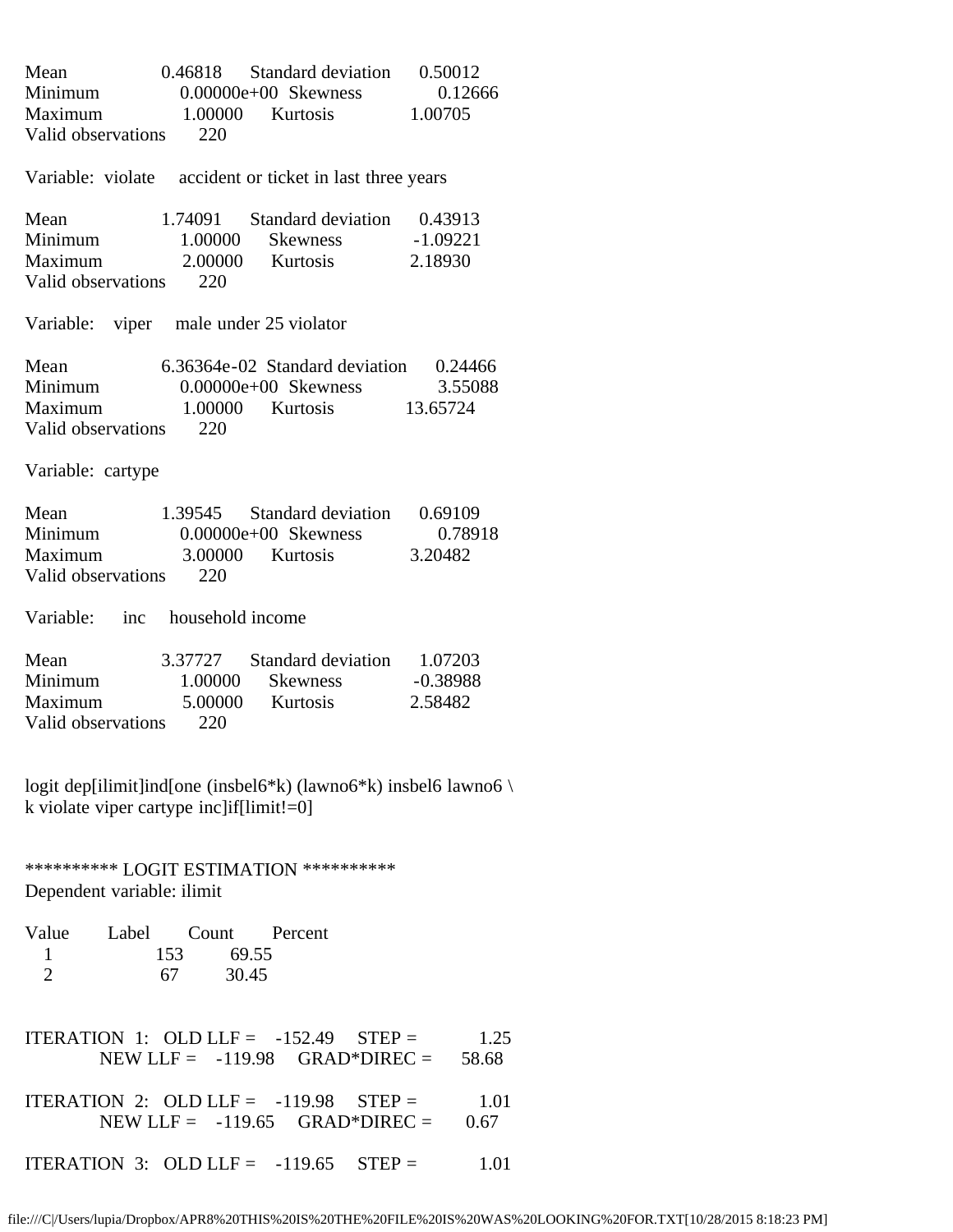At convergence grad  $*$  dir = 0.000000

|                        | Independent Estimated                                | Standard                   | $t-$                |
|------------------------|------------------------------------------------------|----------------------------|---------------------|
| Variable               | Coefficient                                          | Error                      | Statistic           |
|                        |                                                      |                            |                     |
| one                    | 0.28948                                              | 1.13103                    | 0.25595             |
| (inshell6)             | 1.79077e-02                                          |                            | 9.90517e-02 0.18079 |
| $(lawno6*$             | 4.01098e-02                                          | 7.03204e-02                | 0.57039             |
| insbel6                | $-2.27909$                                           | 1.14328                    | $-1.99346$          |
| lawno6                 | $-1.24998$                                           | 0.85959 -1.45416           |                     |
| $\mathbf{k}$           | $-7.35210e-02$                                       | 4.91330e-02                | $-1.49637$          |
| violate                | 0.31961                                              | 0.42596                    | 0.75033             |
| viper                  | $-0.12310$                                           | 0.73559                    | $-0.16735$          |
| cartype                | $-0.16249$                                           | 0.24333                    | $-0.66777$          |
| inc                    | 5.54937e-02                                          | 0.15359                    | 0.36131             |
|                        |                                                      |                            |                     |
| auxiliary statistics   |                                                      | at convergence initial     |                     |
| log likelihood         |                                                      | $-119.64$ $-152.49$        |                     |
| number of observations |                                                      | 220                        |                     |
|                        | percent correctly predicted                          | 75.455                     |                     |
|                        |                                                      |                            |                     |
|                        |                                                      |                            |                     |
|                        | cova var[(insbel6*k) (lawno6*k) insbel6 lawno6 \     |                            |                     |
|                        | k violate viper cartype inc $if$ [limit!=0]          |                            |                     |
|                        |                                                      |                            |                     |
| Variable: (insbel6     |                                                      |                            |                     |
|                        |                                                      |                            |                     |
| Mean                   |                                                      | 3.64545 Standard deviation | 5.77759             |
| Minimum                |                                                      | $0.00000e+00$ Skewness     | 1.15514             |
| Maximum                | 19.00000                                             | Kurtosis                   | 2.68943             |
| Valid observations     | 220                                                  |                            |                     |
|                        |                                                      |                            |                     |
| Variable: (lawno6*     |                                                      |                            |                     |
| Mean                   | 3.81818                                              | <b>Standard deviation</b>  | 6.06085             |
| Minimum                |                                                      | $0.00000e+00$ Skewness     | 1.15930             |
| Maximum                | 19.00000                                             | Kurtosis                   | 2.66411             |
|                        | 220                                                  |                            |                     |
| Valid observations     |                                                      |                            |                     |
|                        | Variable: insbel6 Believes ins. supports Prop 106    |                            |                     |
|                        |                                                      |                            |                     |
| Mean                   | 0.32727                                              | <b>Standard deviation</b>  | 0.47029             |
| Minimum                |                                                      | $0.00000e+00$ Skewness     | 0.73122             |
| Maximum                |                                                      | 1.00000 Kurtosis           | 1.52806             |
| Valid observations     | 220                                                  |                            |                     |
|                        |                                                      |                            |                     |
|                        | Variable: lawno6 knew law against 106, dnr dont know |                            |                     |
| Mean                   | 0.34091                                              | Standard deviation         | 0.47510             |
| Minimum                |                                                      | $0.00000e+00$ Skewness     | 0.66668             |
| Maximum                |                                                      | 1.00000 Kurtosis           | 1.43742             |
|                        |                                                      |                            |                     |

file:///C|/Users/lupia/Dropbox/APR8%20THIS%20IS%20THE%20FILE%20IS%20WAS%20LOOKING%20FOR.TXT[10/28/2015 8:18:23 PM]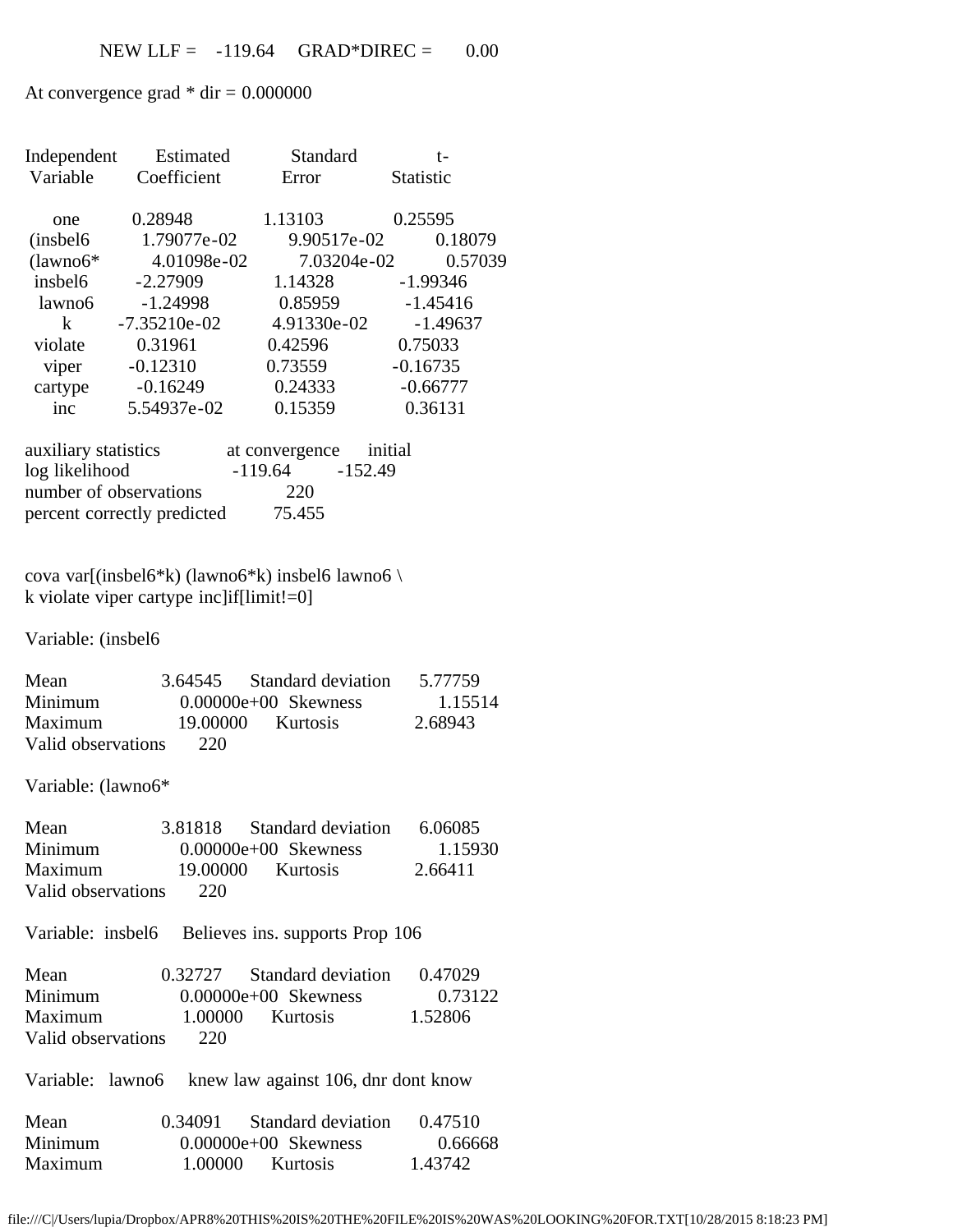| Valid observations<br>220                                                                                                                                                                  |
|--------------------------------------------------------------------------------------------------------------------------------------------------------------------------------------------|
| Variable:<br>$\mathbf{k}$                                                                                                                                                                  |
| 11.25000<br>Standard deviation 4.77591<br>Mean<br>Minimum 0.00000e+00 Skewness -0.678<br>Maximum 19.00000 Kurtosis 2.71918<br>Minimum<br>$-0.67842$<br>Valid observations<br>220           |
| Variable: violate accident or ticket in last three years                                                                                                                                   |
| 1.74091 Standard deviation 0.43913<br>Mean<br>Minimum<br>1.00000<br>Skewness -1.09221<br>2.00000 Kurtosis<br>Maximum<br>2.18930<br>220<br>Valid observations                               |
| Variable: viper male under 25 violator                                                                                                                                                     |
| 6.36364e-02 Standard deviation 0.24466<br>Mean<br>Minimum<br>$0.00000e+00$ Skewness<br>3.55088<br>1.00000 Kurtosis 13.65724<br>Maximum<br>Valid observations<br>220                        |
| Variable: cartype                                                                                                                                                                          |
| 1.39545 Standard deviation 0.69109<br>Mean 1.39545 Standard deviation 0.<br>Minimum 0.00000e+00 Skewness<br>0.78918<br>Maximum 3.00000<br>3.20482<br>Kurtosis<br>Valid observations<br>220 |
| Variable: inc household income                                                                                                                                                             |
| 3.37727 Standard deviation 1.07203<br>Mean<br>Minimum<br>1.00000<br><b>Skewness</b><br>$-0.38988$<br>Maximum<br>5.00000<br>Kurtosis<br>2.58482<br>Valid observations<br>220                |
| set $k2=k/20$                                                                                                                                                                              |
| logit dep[inader]ind[one (insno3*k2) (nadbel3*k2) insno3 nadbel3 \<br>k2 violate viper cartype inc $if[nader!=0]$                                                                          |
| *********** LOGIT ESTIMATION ***********<br>Dependent variable: inader                                                                                                                     |
| Value<br>Label<br>Count<br>Percent<br>36.86<br>87<br>1<br>$\overline{2}$<br>149<br>63.14                                                                                                   |

ITERATION 1: OLD LLF =  $-163.58$  STEP = 1.15 NEW LLF =  $-139.32$  GRAD\*DIREC =  $45.45$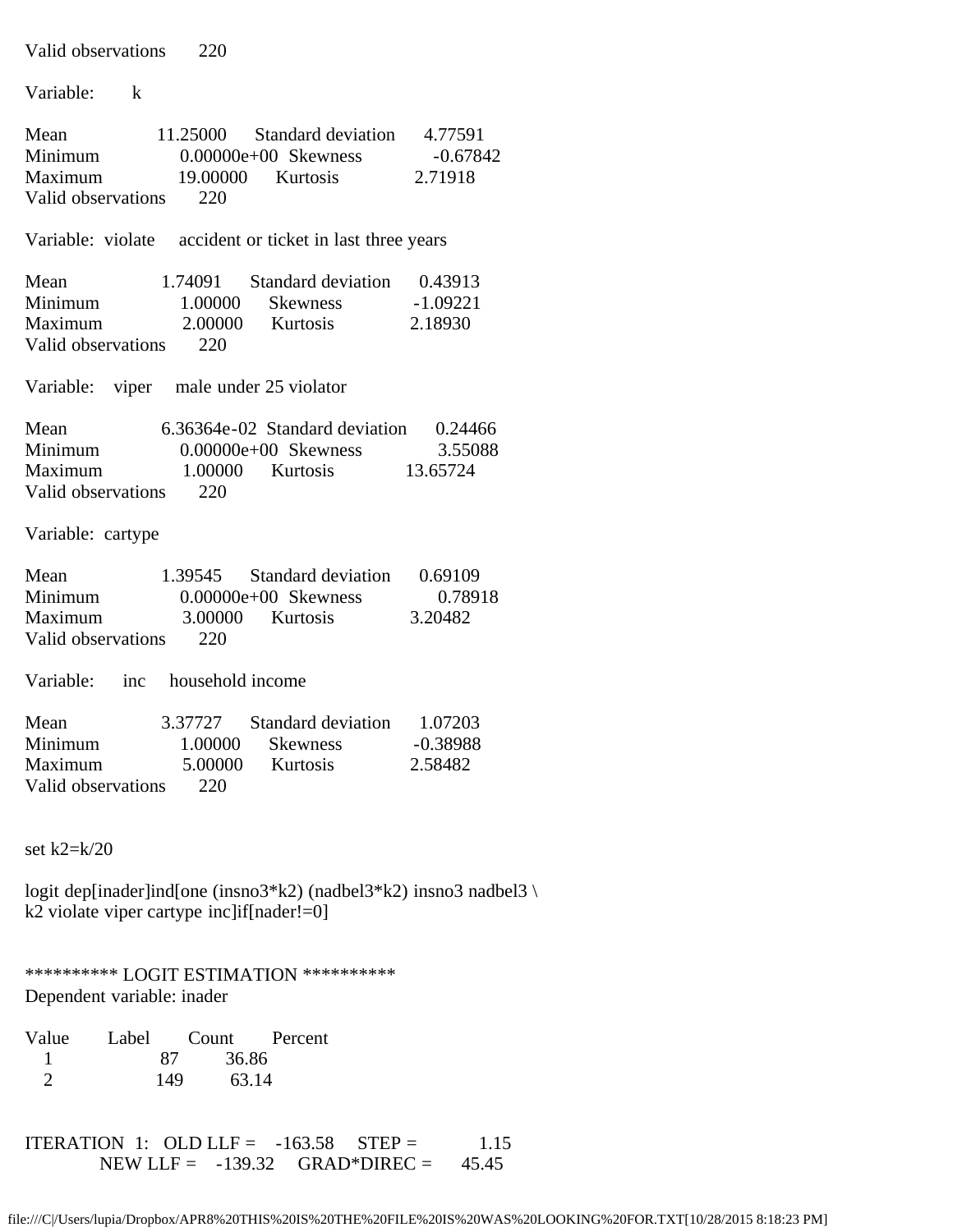$$
\begin{array}{cccc}\n\text{ITERATION 2: OLD LLF = -139.32} & \text{STEP =} & 1.00 \\
\text{NEW LLF = -139.25} & \text{GRAD*DIREC =} & 0.14\n\end{array}
$$

At convergence grad  $*$  dir = 0.000027

| Independent | Estimated   | Standard | t-               |
|-------------|-------------|----------|------------------|
| Variable    | Coefficient | Error    | <b>Statistic</b> |
| one         | $-3.94905$  | 1.26356  | $-3.12533$       |
| $(insno3*)$ | $-3.96825$  | 1.44300  | $-2.75000$       |
| (nadbel3)   | $-1.79421$  | 1.46619  | $-1.22372$       |
| insno3      | 3.34956     | 0.90309  | 3.70900          |
| nadbel3     | 0.86056     | 0.84544  | 1.01788          |
| k2          | 4.46375     | 1.61536  | 2.76332          |
| violate     | 6.56935e-02 | 0.36125  | 0.18185          |
| viper       | $-0.17659$  | 0.69570  | $-0.25383$       |
| cartype     | 0.20850     | 0.22263  | 0.93655          |
| inc         | 0.31958     | 0.14502  | 2.20373          |
|             |             |          |                  |

| auxiliary statistics        | at convergence | initial |
|-----------------------------|----------------|---------|
| log likelihood              | $-139.25$      | -163.58 |
| number of observations      | 236            |         |
| percent correctly predicted | 72.458         |         |

logit dep[igood]ind[one (insno0\*k2) (lawbel0\*k2) insno0 lawbel0 \ k2 violate viper cartype inc]if[good!=0]

## \*\*\*\*\*\*\*\*\*\* LOGIT ESTIMATION \*\*\*\*\*\*\*\*\*\* Dependent variable: igood

| Value         |              | Label Count Percent |
|---------------|--------------|---------------------|
|               | 125<br>57.08 |                     |
| $\mathcal{L}$ | 42.92<br>94  |                     |

| ITERATION 1: OLD LLF = $-151.80$ STEP = |                                          | 1.14 |
|-----------------------------------------|------------------------------------------|------|
|                                         | NEW LLF = $-135.59$ GRAD*DIREC = $30.47$ |      |

| ITERATION 2: OLD LLF = $-135.59$ STEP = |  | 1.00 |
|-----------------------------------------|--|------|
| NEW LLF = $-135.55$ GRAD*DIREC = $0.08$ |  |      |

At convergence grad  $*$  dir = 0.000012

| Independent | Estimated   | Standard | t-               |
|-------------|-------------|----------|------------------|
| Variable    | Coefficient | Error    | <b>Statistic</b> |
| one         | $-1.50411$  | 1.11131  | $-1.35346$       |
| $(insno0*)$ | $-1.95790$  | 1.42511  | $-1.37386$       |
| (lawbel0)   | 2.97264     | 1.62647  | 1.82766          |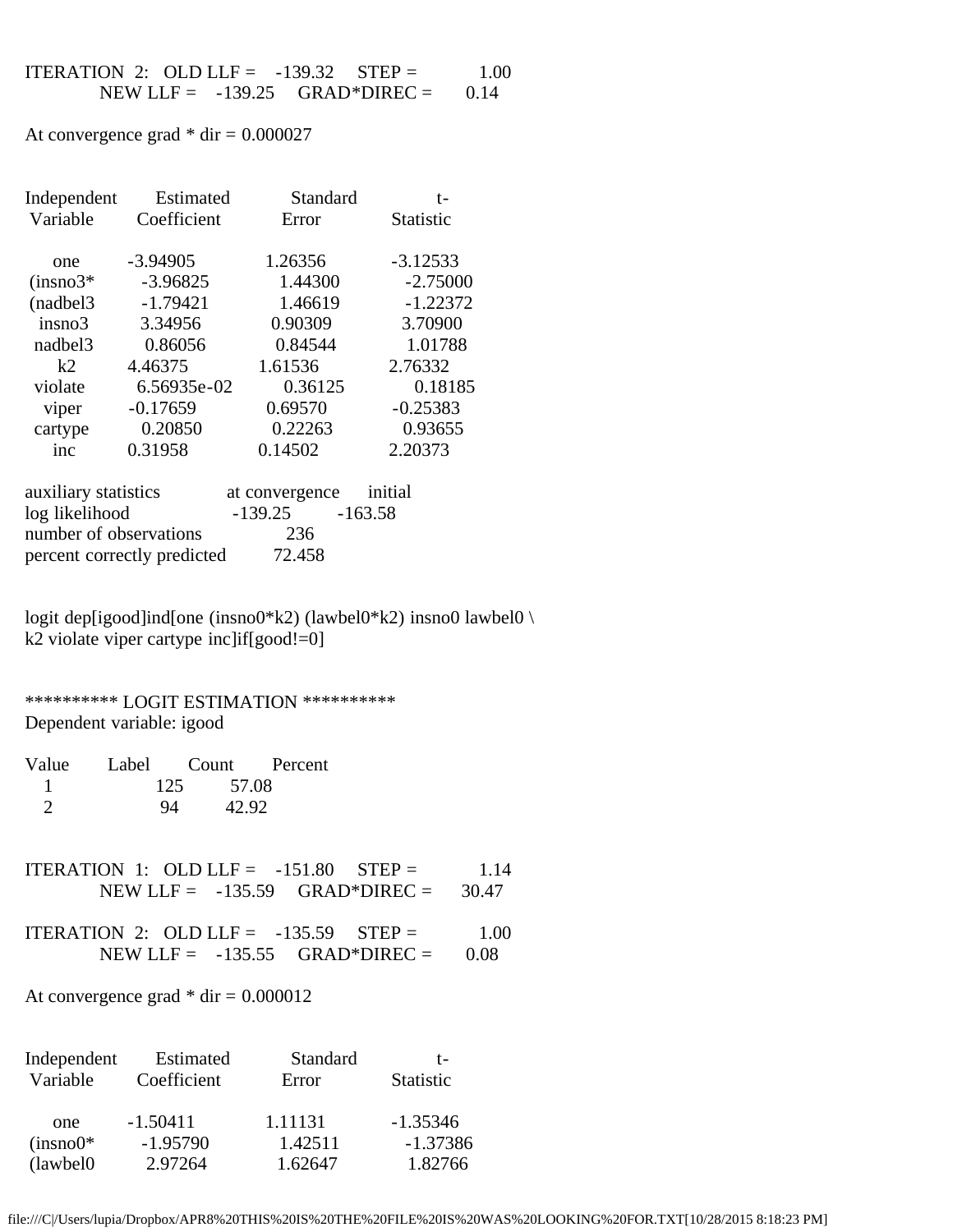| insno0  | 2.56597        | 0.91035 | 2.81866        |
|---------|----------------|---------|----------------|
| lawbel0 | $-2.42033$     | 1.04319 | $-2.32013$     |
| $k$ 2   | 1.06674        | 1.01607 | 1.04986        |
| violate | $-0.24241$     | 0.37241 | $-0.65094$     |
| viper   | $-5.75168e-02$ | 0.68082 | $-8.44810e-02$ |
| cartype | 0.22070        | 0.22267 | 0.99118        |
| inc     | 5.54211e-03    | 0.15207 | 3.64444e-02    |

| auxiliary statistics        | at convergence | initial  |
|-----------------------------|----------------|----------|
| log likelihood              | $-135.55$      | $-151.8$ |
| number of observations      | 219            |          |
| percent correctly predicted | 67.123         |          |

logit dep[inofault]ind[one (insbel4\*k2) k2 insbel4 \ violate viper cartype inc]if[nofault!=0]

\*\*\*\*\*\*\*\*\*\* LOGIT ESTIMATION \*\*\*\*\*\*\*\*\*\* Dependent variable: inofault

| Value |              | Label Count Percent |
|-------|--------------|---------------------|
|       | 77.83<br>172 |                     |
|       | 49<br>22.17  |                     |

| ITERATION 1: OLD LLF = $-153.19$ STEP = |                                        | 1.20 |
|-----------------------------------------|----------------------------------------|------|
|                                         | NEW LLF = $-112.66$ GRAD*DIREC = 74.73 |      |

| ITERATION 2: OLD LLF = $-112.66$ STEP = |  | 1.00 |
|-----------------------------------------|--|------|
| NEW LLF = $-112.51$ GRAD*DIREC = 0.31   |  |      |

At convergence grad  $*$  dir = 0.000199

| Independent                           | Estimated      | Standard       | t-               |  |  |
|---------------------------------------|----------------|----------------|------------------|--|--|
| Variable                              | Coefficient    | Error          | <b>Statistic</b> |  |  |
|                                       |                |                |                  |  |  |
| one                                   | $-0.57003$     | 1.16569        | $-0.48900$       |  |  |
| (insbel4)                             | 0.82922        | 1.37975        | 0.60099          |  |  |
| k2                                    | $-1.34490$     | 0.95600        | $-1.40679$       |  |  |
| insbel4                               | $-1.14702$     | 0.81924        | $-1.40010$       |  |  |
| violate                               | 0.22145        | 0.44257        | 0.50036          |  |  |
| viper                                 | $-2.06433e-02$ | 0.77977        | $-2.64734e-02$   |  |  |
| cartype                               | $-0.31847$     | 0.26864        | $-1.18549$       |  |  |
| inc                                   | 0.13997        | 0.16112        | 0.86872          |  |  |
| auxiliary statistics                  |                | at convergence | initial          |  |  |
| log likelihood                        |                | $-112.51$      | $-153.19$        |  |  |
| number of observations                |                | 221            |                  |  |  |
| 77.828<br>percent correctly predicted |                |                |                  |  |  |

logit dep[ipolanco]ind[one (insbel1\*k2) k2 insbel1 \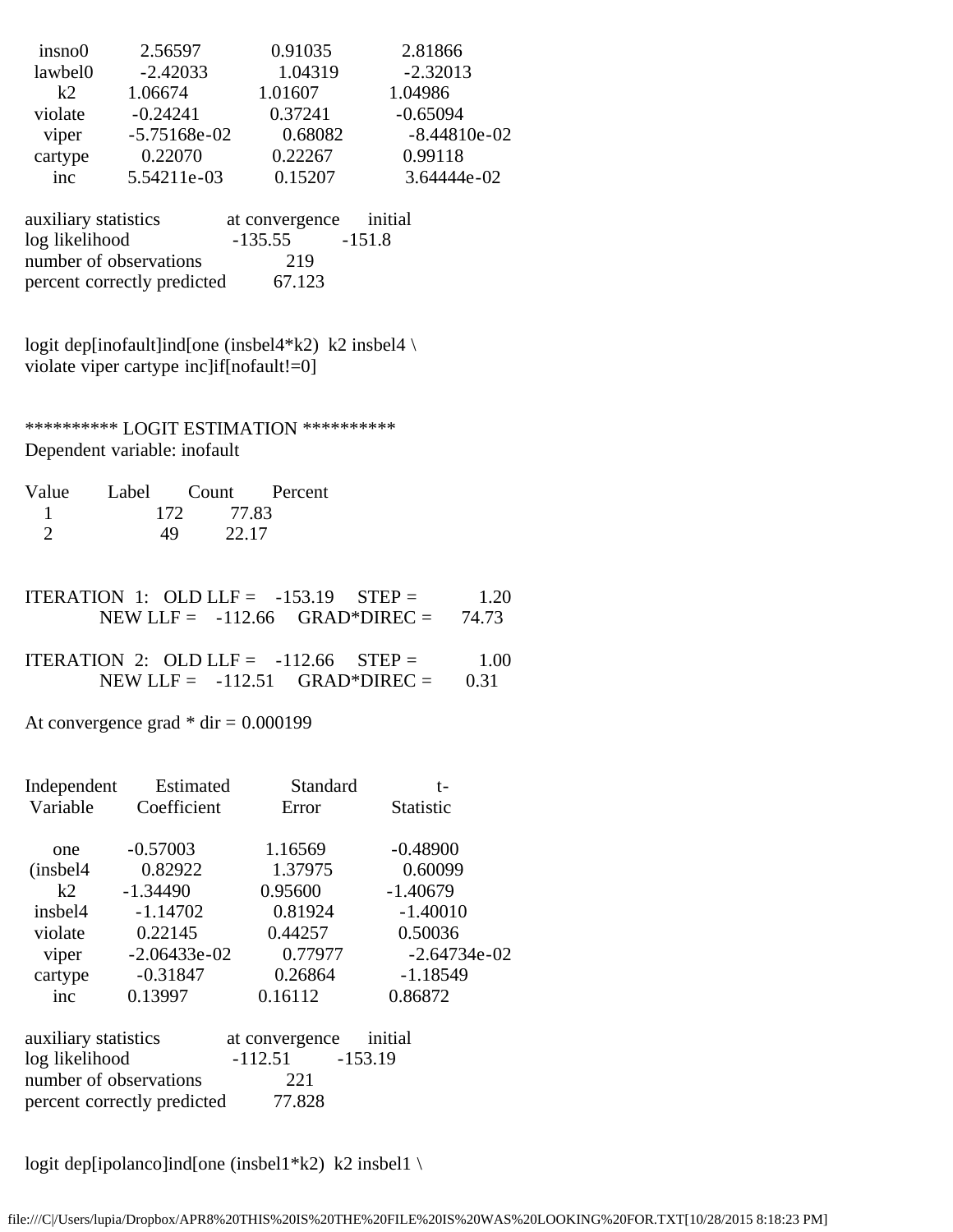| *********** LOGIT ESTIMATION ***********<br>Dependent variable: ipolanco |                                        |          |  |                                                                                          |  |
|--------------------------------------------------------------------------|----------------------------------------|----------|--|------------------------------------------------------------------------------------------|--|
| $\mathbf{1}$<br>$\overline{2}$                                           | Value Label Count Percent<br>198 90.00 | 22 10.00 |  |                                                                                          |  |
|                                                                          |                                        |          |  | ITERATION 1: OLD LLF = $-152.49$ STEP = 1.46<br>NEW LLF = $-66.86$ GRAD*DIREC = $145.28$ |  |
|                                                                          |                                        |          |  | ITERATION 2: OLD LLF = $-66.86$ STEP = $1.08$<br>NEW LLF = $-65.41$ GRAD*DIREC = $2.72$  |  |
|                                                                          |                                        |          |  | ITERATION 3: OLD LLF = $-65.41$ STEP = 1.73<br>NEW LLF = $-65.18$ GRAD*DIREC = $0.32$    |  |
|                                                                          |                                        |          |  | ITERATION 4: OLD LLF = $-65.18$ STEP = 1.38<br>NEW LLF = $-65.14$ GRAD*DIREC = $0.07$    |  |
|                                                                          |                                        |          |  | ITERATION 5: OLD LLF = $-65.14$ STEP = 1.54<br>NEW LLF = $-65.13$ GRAD*DIREC = $0.02$    |  |
|                                                                          |                                        |          |  | ITERATION 6: OLD LLF = $-65.13$ STEP = 1.45<br>NEW LLF = $-65.13$ GRAD*DIREC = $0.00$    |  |

At convergence grad  $*$  dir = 0.000811

| Independent | Estimated      | Standard | t-               |
|-------------|----------------|----------|------------------|
| Variable    | Coefficient    | Error    | <b>Statistic</b> |
| one         | $-0.89952$     | 1.48399  | $-0.60615$       |
| (inshell)   | 1.16013        | 2.21553  | 0.52364          |
| k2          | $-1.71072$     | 1.01522  | $-1.68507$       |
| insbel1     | $-1.89119$     | 1.28268  | $-1.47441$       |
| violate     | 9.46644e-02    | 0.60123  | 0.15745          |
| viper       | $-8.22507$     | 42.25475 | $-0.19465$       |
| cartype     | $-1.45409e-02$ | 0.33746  | $-4.30889e-02$   |
| inc         | 3.08144e-03    | 0.21546  | 1.43017e-02      |
|             |                |          |                  |

| auxiliary statistics        | at convergence initial |  |
|-----------------------------|------------------------|--|
| log likelihood              | $-65.126 -152.49$      |  |
| number of observations      | 220                    |  |
| percent correctly predicted | 90                     |  |

logit dep[ilimit]ind[one (insbel6\*k2) (lawno6\*k2) insbel6 lawno6 \ k2 violate viper cartype inc]if[limit!=0]